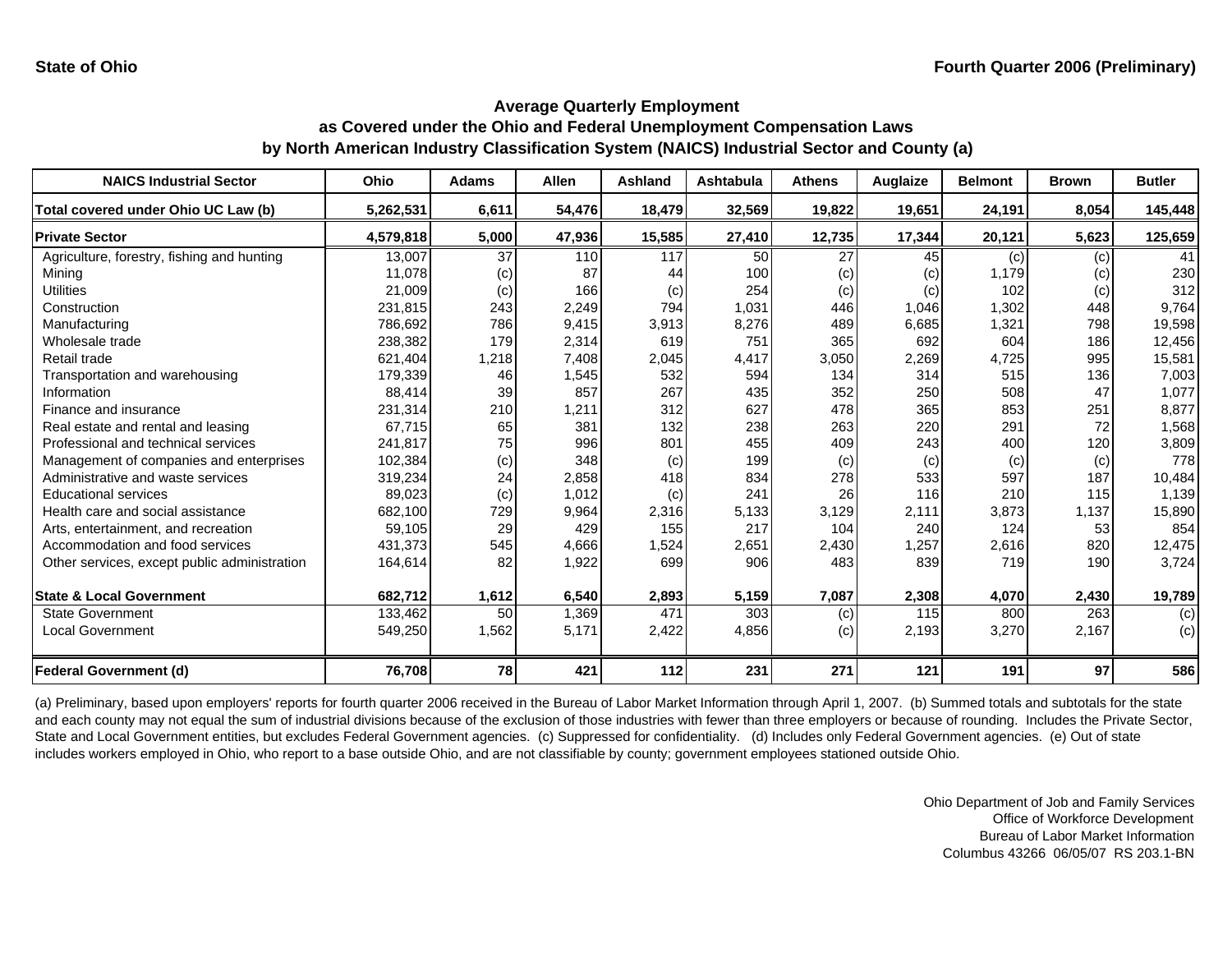| <b>NAICS Industrial Sector</b>               | Carroll | Champaign | <b>Clark</b> | <b>Clermont</b> | <b>Clinton</b> | Columbiana | Coshocton | Crawford | Cuyahoga | <b>Darke</b> |
|----------------------------------------------|---------|-----------|--------------|-----------------|----------------|------------|-----------|----------|----------|--------------|
| Total covered under Ohio UC Law (b)          | 6,177   | 11,106    | 50,846       | 57,415          | 26,656         | 31,364     | 12,019    | 14,946   | 738,602  | 17,871       |
| <b>Private Sector</b>                        | 5,077   | 9,043     | 44,000       | 49,705          | 23,316         | 26,822     | 10,441    | 12,981   | 655,665  | 15,623       |
| Agriculture, forestry, fishing and hunting   | 19      | 161       | 453          | (c)             | 10             | 134        | 89        | 151      | 355      | 591          |
| Mining                                       | (c)     | (c)       | (c)          | (c)             | (c)            | 223        | 142       | (c)      | 343      | (c)          |
| <b>Utilities</b>                             | (c)     | (c)       | 127          | 567             | (c)            | 117        | 398       | (c)      | 1,595    | (c)          |
| Construction                                 | 240     | 280       | 1,557        | 3,566           | 357            | 1,210      | 293       | 436      | 24,798   | 992          |
| Manufacturing                                | 1,505   | 3,422     | 7,828        | 6,972           | 4,614          | 6,231      | 3,430     | 4,938    | 84,308   | 4,273        |
| Wholesale trade                              | 185     | 273       | 1,906        | 2,333           | 750            | 1,159      | 191       | 615      | 40,919   | 773          |
| Retail trade                                 | 838     | 1,271     | 6,626        | 10,348          | 1,735          | 4,200      | 1,216     | 1,295    | 70.720   | 2,037        |
| Transportation and warehousing               | 236     | 154       | 2,340        | 1,246           | 10,735         | 1,032      | 365       | 181      | 22,268   | 937          |
| Information                                  | 43      | 94        | 362          | 1,243           | 256            | 154        | 94        | 94       | 15,573   | 147          |
| Finance and insurance                        | 72      | 238       | 2,501        | 3,572           | 626            | 866        | 281       | 627      | 52.646   | 648          |
| Real estate and rental and leasing           | 57      | 110       | 510          | 825             | 169            | 239        | 67        | 102      | 13.109   | 147          |
| Professional and technical services          | 92      | 184       | 729          | 2,350           | 177            | 690        | 159       | 439      | 46,422   | 471          |
| Management of companies and enterprises      | (c)     | (c)       | (c)          | 328             | 154            | 115        | 29        | (c)      | 15,705   | (c)          |
| Administrative and waste services            | 93      | 315       | 1,612        | 2,365           | 708            | 1,396      | 724       | 217      | 48.479   | 663          |
| <b>Educational services</b>                  | 9       | (c)       | 821          | 417             | (c)            | 201        | 39        | (c)      | 20,082   | 47           |
| Health care and social assistance            | 742     | 906       | 8,559        | 5,050           | 984            | 5,038      | 1,833     | 2,077    | 111.604  | 1,958        |
| Arts, entertainment, and recreation          | 87      | 100       | 434          | 690             | 74             | 211        | 130       | 80       | 9,440    | 165          |
| Accommodation and food services              | 543     | 927       | 4,626        | 5,931           | 1,220          | 2,531      | 655       | 1,078    | 54,710   | 1,071        |
| Other services, except public administration | 214     | 328       | 2,091        | 1,855           | 424            | 1,076      | 306       | 448      | 22,589   | 655          |
| <b>State &amp; Local Government</b>          | 1,100   | 2,062     | 6,846        | 7,710           | 3,340          | 4,542      | 1,577     | 1,966    | 82,937   | 2,248        |
| <b>State Government</b>                      | 33      | 63        | 240          | 648             | 134            | 349        | 50        | 104      | 5,032    | 44           |
| <b>Local Government</b>                      | 1,067   | 1,999     | 6,606        | 7,062           | 3,206          | 4,193      | 1,527     | 1,862    | 77,905   | 2,204        |
| <b>Federal Government (d)</b>                | 50      | 81        | 593          | 311             | 176            | 566        | 98        | 85       | 16,042   | 116          |

(a) Preliminary, based upon employers' reports for fourth quarter 2006 received in the Bureau of Labor Market Information through April 1, 2007. (b) Summed totals and subtotals for the state and each county may not equal the sum of industrial divisions because of the exclusion of those industries with fewer than three employers or because of rounding. Includes the Private Sector, State and Local Government entities, but excludes Federal Government agencies. (c) Suppressed for confidentiality. (d) Includes only Federal Government agencies. (e) Out of state includes workers employed in Ohio, who report to a base outside Ohio, and are not classifiable by county; government employees stationed outside Ohio.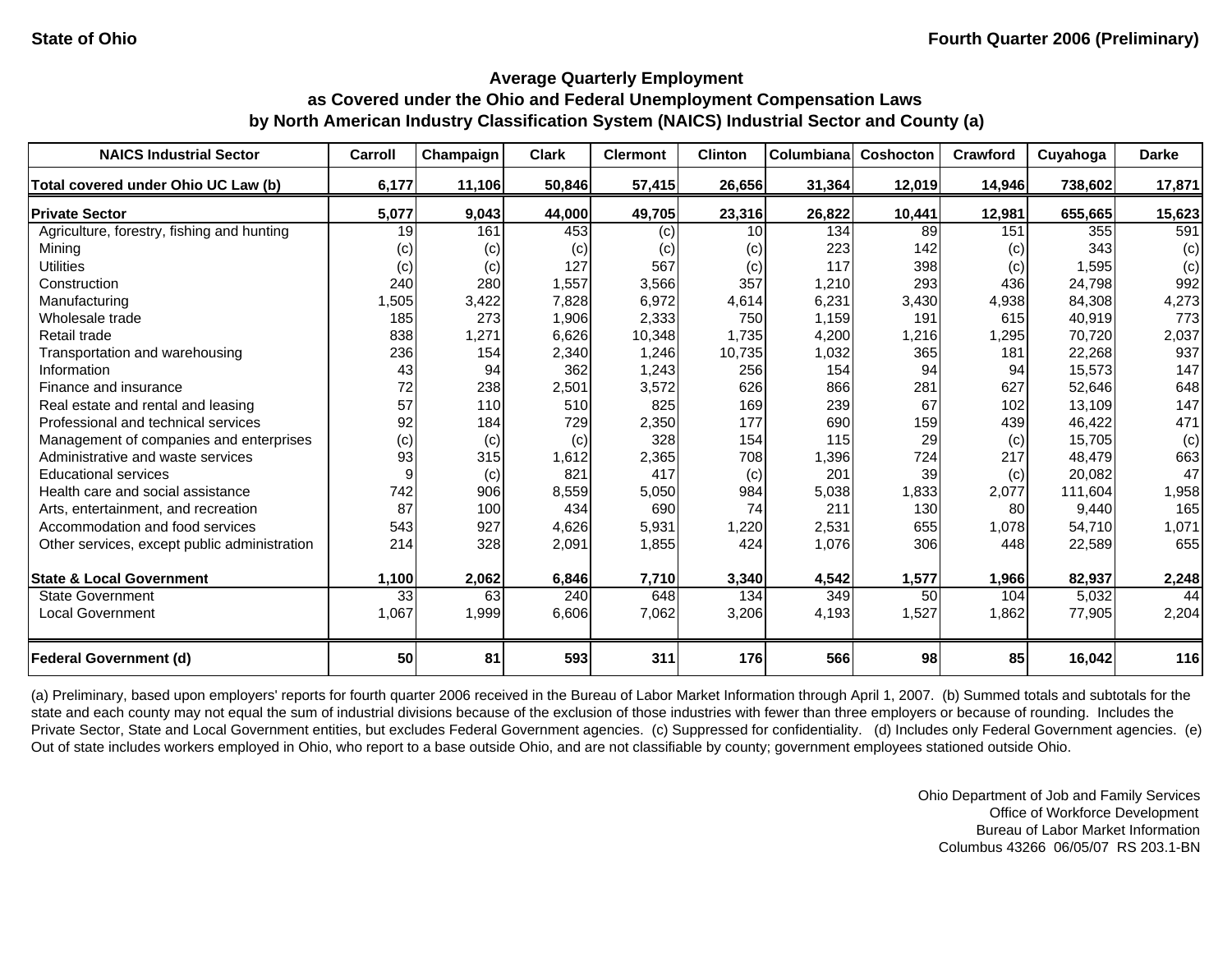| <b>NAICS Industrial Sector</b>               | <b>Defiance</b> | <b>Delaware</b> | <b>Erie</b> | <b>Fairfield</b> | <b>Fayette</b> | <b>Franklin</b> | <b>Fulton</b> | Gallia | Geauga | Greene |
|----------------------------------------------|-----------------|-----------------|-------------|------------------|----------------|-----------------|---------------|--------|--------|--------|
| Total covered under Ohio UC Law (b)          | 16,690          | 65,983          | 37,334      | 39,954           | 11,634         | 678,758         | 20,986        | 12,363 | 34,977 | 57,053 |
| <b>Private Sector</b>                        | 14,731          | 58,257          | 31,946      | 31,878           | 10,028         | 580,000         | 18,259        | 10,362 | 30,951 | 47,708 |
| Agriculture, forestry, fishing and hunting   | 31              | 221             | 219         | 44               | 19             | 321             | 209           | 45     | 287    | 68     |
| Minina                                       | (c)             | 103             | (c)         | 10               | (c)            | 207             | (c)           | 65     | (c)    | (c)    |
| <b>Utilities</b>                             | (c)             | 131             | (c)         | 184              | (c)            | 2,597           | (c)           | 791    | (c)    | (c)    |
| Construction                                 | 483             | 3,100           | 1,111       | 2,410            | 373            | 27,035          | 952           | 959    | 2,545  | 1,919  |
| Manufacturing                                | 4,869           | 5,713           | 6,728       | 5,467            | 2,316          | 42,226          | 8,778         | 635    | 9,939  | 3,824  |
| Wholesale trade                              | 561             | 2,093           | 1,510       | 827              | 545            | 29,704          | 730           | 219    | 2,017  | 1,359  |
| Retail trade                                 | 2,512           | 11,135          | 5,241       | 6,421            | 2,595          | 76,741          | 1,641         | 1,529  | 4,103  | 10,133 |
| Transportation and warehousing               | 353             | 1,293           | 790         | 407              | (c)            | 38,077          | 296           | 233    | 509    | 647    |
| Information                                  | 305             | 1,136           | 408         | 335              | 61             | 16,123          | 130           | 99     | 169    | 1,490  |
| Finance and insurance                        | 677             | 4,524           | 619         | 946              | 400            | 48,017          | 455           | 401    | 722    | 1,868  |
| Real estate and rental and leasing           | 83              | 814             | 268         | 486              | 90             | 12,618          | 132           | 80     | 229    | 516    |
| Professional and technical services          | 222             | 8,775           | 673         | 1,143            | 139            | 42,513          | 223           | 86     | 1,137  | 6,797  |
| Management of companies and enterprises      | 97              | 621             | 45          | 119              | (c)            | 17,610          | 104           | (c)    | 249    | 226    |
| Administrative and waste services            | 348             | 2,125           | 1,047       | 2,812            | 180            | 54,043          | 733           | 312    | 1,670  | 3,341  |
| <b>Educational services</b>                  | 252             | 1,301           | (c)         | 316              | (c)            | 10,683          | (c)           | (c)    | 539    | 1,779  |
| Health care and social assistance            | 1,931           | 4,185           | 4,906       | 3,759            | 951            | 74,804          | 1,951         | 3,083  | 2,638  | 5,249  |
| Arts, entertainment, and recreation          | 109             | 1,686           | 1,959       | 446              | 40             | 6,772           | 326           | 40     | 468    | 630    |
| Accommodation and food services              | 1,317           | 7,474           | 5,093       | 4,347            | 1,064          | 58,191          | 1,058         | 908    | 2,559  | 6,604  |
| Other services, except public administration | 559             | 1,827           | 867         | 1,399            | 244            | 21,720          | 440           | 337    | 1,097  | 1,132  |
| <b>State &amp; Local Government</b>          | 1,960           | 7,726           | 5,388       | 8,076            | 1,606          | 98,758          | 2,727         | 2,001  | 4,026  | 9,346  |
| <b>State Government</b>                      | 107             | 1,239           | 1,112       | $\overline{772}$ | 50             | 48,086          | 154           | (c)    | 237    | 3,014  |
| <b>Local Government</b>                      | 1,853           | 6,487           | 4,276       | 7,304            | 1,556          | 50,672          | 2,573         | (c)    | 3,789  | 6,332  |
|                                              |                 |                 |             |                  |                |                 |               |        |        |        |
| <b>Federal Government (d)</b>                | 108             | 255             | 191         | 254              | 59             | 11,692          | 89            | 91     | 126    | 11,936 |

(a) Preliminary, based upon employers' reports for fourth quarter 2006 received in the Bureau of Labor Market Information through April 1, 2007. (b) Summed totals and subtotals for the state and each county may not equal the sum of industrial divisions because of the exclusion of those industries with fewer than three employers or because of rounding. Includes the Private Sector, State and Local Government entities, but excludes Federal Government agencies. (c) Suppressed for confidentiality. (d) Includes only Federal Government agencies. (e) Out of state includes workers employed in Ohio, who report to a base outside Ohio, and are not classifiable by county; government employees stationed outside Ohio.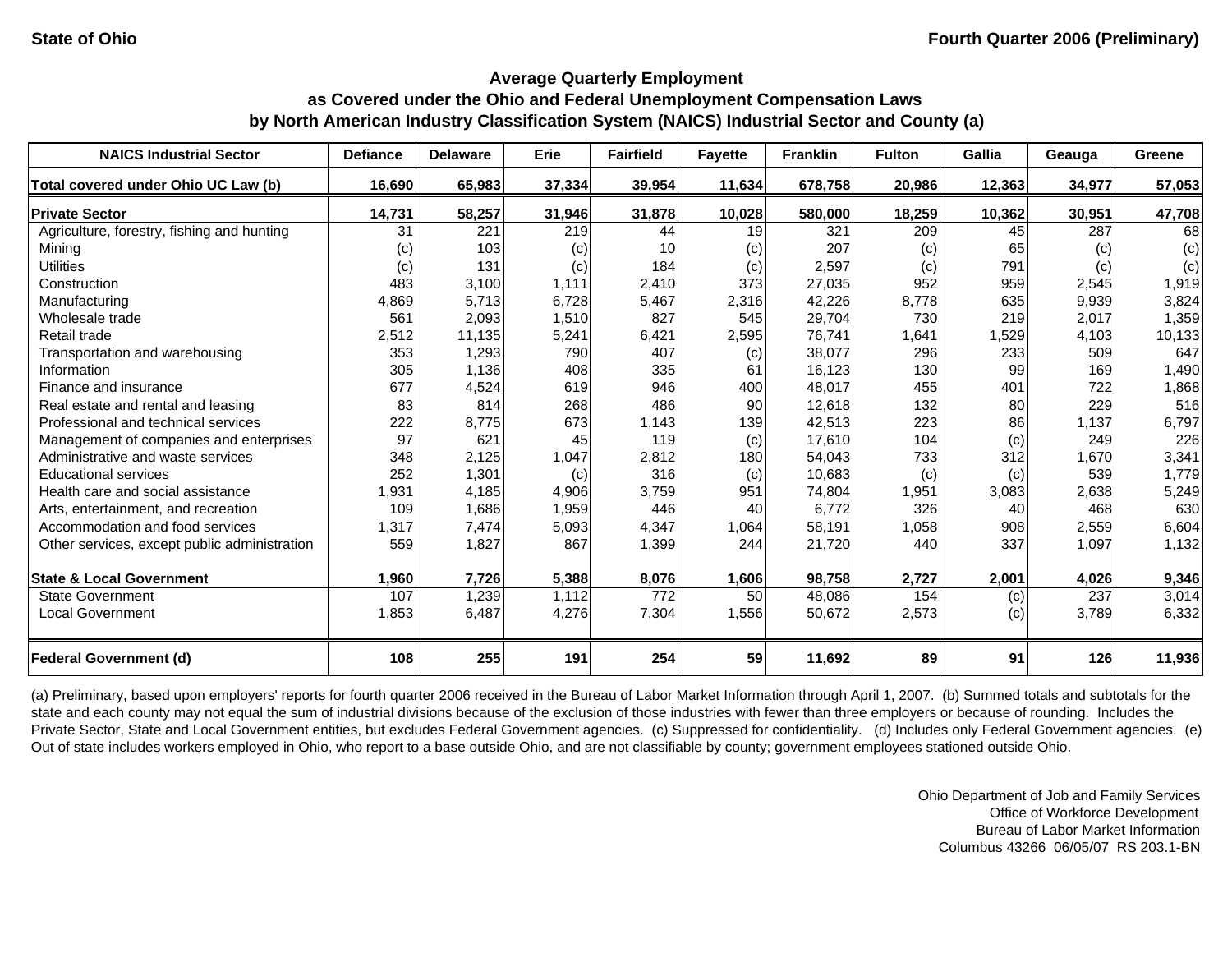| <b>NAICS Industrial Sector</b>               | Guernsey         | <b>Hamilton</b> | <b>Hancock</b> | Hardin          | <b>Harrison</b> | Henry  | Highland | <b>Hocking</b> | <b>Holmes</b> | Huron  |
|----------------------------------------------|------------------|-----------------|----------------|-----------------|-----------------|--------|----------|----------------|---------------|--------|
| Total covered under Ohio UC Law (b)          | 14,756           | 518,164         | 42,431         | 8,427           | 3,685           | 12,042 | 11,783   | 7,146          | 17,180        | 23,840 |
| <b>Private Sector</b>                        | 12,262           | 472,059         | 38,727         | 6,831           | 2,884           | 10,017 | 9,153    | 5,217          | 15,466        | 21,105 |
| Agriculture, forestry, fishing and hunting   | (c)              | 160             | (c)            | 83              | 30              | 180    | 22       | 32             | 171           | 552    |
| Minina                                       | 110              | 222             | (c)            | (c)             | 294             | (c)    | 69       | 212            | 139           | (c)    |
| <b>Utilities</b>                             | 44               | 1,401           | 108            | 54              | 14              | (c)    | 74       | (c)            | (c)           | (c)    |
| Construction                                 | 460              | 24,594          | 1,119          | 133             | 132             | 637    | 363      | 335            | 1,861         | 1,855  |
| Manufacturing                                | 3,026            | 57,341          | 11,409         | 2,290           | 674             | 3,998  | 2,644    | 1,095          | 6,181         | 7,788  |
| Wholesale trade                              | 350              | 26,829          | 1,060          | 247             | 140             | 329    | 254      | 79             | 682           | 671    |
| Retail trade                                 | 1,919            | 52,563          | 6,217          | 943             | 363             | 1,102  | 1,623    | 949            | 1,922         | 2,170  |
| Transportation and warehousing               | 426              | 12,699          | 1,686          | 130             | 97              | 728    | 194      | 108            | 568           | 939    |
| Information                                  | 124              | 9,792           | 421            | 93              | 19              | 110    | 373      | 40             | 89            | 303    |
| Finance and insurance                        | 274              | 23,233          | 717            | 214             | 56              | 286    | 458      | 188            | 345           | 488    |
| Real estate and rental and leasing           | 130              | 7,654           | 485            | 65              | (c)             | 73     | 81       | 131            | 40            | 146    |
| Professional and technical services          | 269              | 37,312          | 1,200          | 101             | 47              | 111    | 125      | 84             | 258           | 458    |
| Management of companies and enterprises      | (c)              | 26,521          | 533            | (c)             | (c)             | (c)    | (c)      | (c)            | 39            | 50     |
| Administrative and waste services            | 608              | 39,815          | 2,429          | 82              | 42              | 130    | 301      | 171            | 659           | 684    |
| <b>Educational services</b>                  | 52               | 10,843          | 945            | (c)             | (c)             | 54     | (c)      | 29             | (c)           | (c)    |
| Health care and social assistance            | 2,427            | 77,406          | 4,054          | 663             | 572             | 1,209  | 1,190    | 543            | 1,004         | 2,166  |
| Arts, entertainment, and recreation          | 58               | 7,092           | 196            | 87              | 42              | (c)    | 94       | 74             | 75            | 113    |
| Accommodation and food services              | 1,519            | 38,904          | 3,612          | 764             | 206             | 563    | 934      | 907            | 1,187         | 1,700  |
| Other services, except public administration | 347              | 17,678          | 1,082          | 264             | 68              | 449    | 283      | 233            | 200           | 715    |
| <b>State &amp; Local Government</b>          | 2,494            | 46,105          | 3,704          | 1,595           | 801             | 2,025  | 2,630    | 1,929          | 1,713         | 2,735  |
| <b>State Government</b>                      | $\overline{724}$ | (c)             | 210            | $\overline{37}$ | 30              | 27     | 100      | 366            | 36            | 94     |
| Local Government                             | 1,770            | (c)             | 3,494          | 1,558           | 771             | 1,998  | 2,530    | 1,563          | 1,677         | 2,641  |
| <b>Federal Government (d)</b>                | 112              | 9,742           | 177            | 83              | 69              | 120    | 115      | 51             | 72            | 134    |

(a) Preliminary, based upon employers' reports for fourth quarter 2006 received in the Bureau of Labor Market Information through April 1, 2007. (b) Summed totals and subtotals for the state and each county may not equal the sum of industrial divisions because of the exclusion of those industries with fewer than three employers or because of rounding. Includes the Private Sector, State and Local Government entities, but excludes Federal Government agencies. (c) Suppressed for confidentiality. (d) Includes only Federal Government agencies. (e) Out of state includes workers employed in Ohio, who report to a base outside Ohio, and are not classifiable by county; government employees stationed outside Ohio.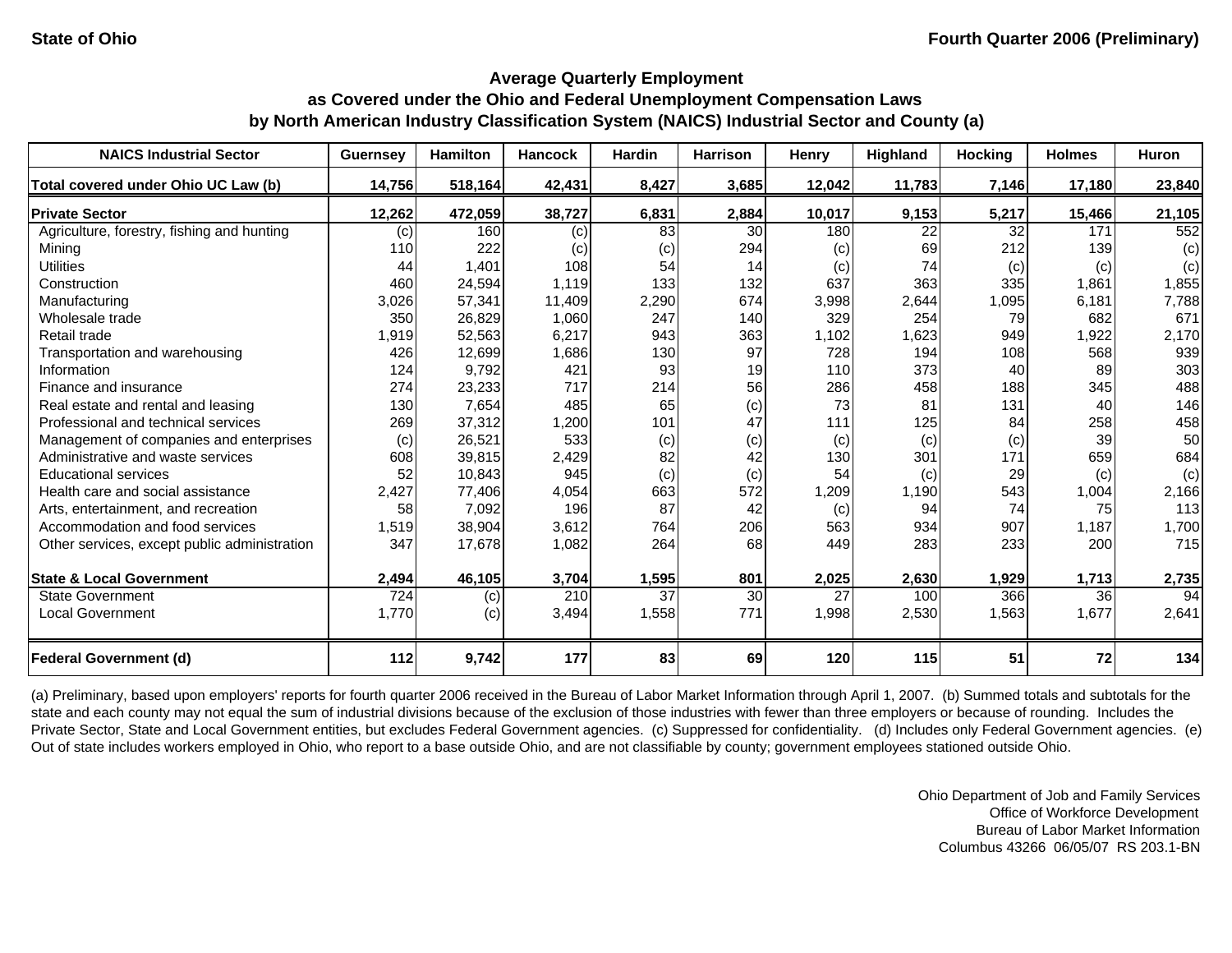| <b>NAICS Industrial Sector</b>               | <b>Jackson</b> | <b>Jefferson</b> | Knox   | Lake    | Lawrence | Lickina | Logan  | Lorain | Lucas   | <b>Madison</b> |
|----------------------------------------------|----------------|------------------|--------|---------|----------|---------|--------|--------|---------|----------------|
| Total covered under Ohio UC Law (b)          | 11,863         | 25,145           | 19,345 | 100,832 | 12,618   | 55,195  | 20,055 | 99,468 | 223,062 | 14,073         |
| <b>Private Sector</b>                        | 10,287         | 21,526           | 16,377 | 88,733  | 9,540    | 47,231  | 17,611 | 84,351 | 196,383 | 10,957         |
| Agriculture, forestry, fishing and hunting   | 97             | (c)              | 60     | 801     | (c)      | 381     | 75     | 717    | 339     | 91             |
| Mining                                       | 195            | 122              | 139    | 207     | (c)      | 111     | (c)    | (c)    | 62      | (c)            |
| <b>Utilities</b>                             | (c)            | 937              | 45     | 1,578   | 110      | 195     | 38     | (c)    | 679     | (c)            |
| Construction                                 | 407            | 1,224            | 819    | 4,648   | 587      | 3,666   | 654    | 5,456  | 10,344  | 469            |
| Manufacturing                                | 4,112          | 2,806            | 4,618  | 21,540  | 657      | 7,761   | 6,031  | 19,808 | 25,132  | 3,125          |
| Wholesale trade                              | 186            | 646              | 371    | 4,570   | 199      | 1,194   | 375    | 2,873  | 9,163   | 426            |
| Retail trade                                 | 1,605          | 3,497            | 2,231  | 14,887  | 2,304    | 8,910   | 1,905  | 14,132 | 26,513  | 1,863          |
| Transportation and warehousing               | 117            | 399              | 165    | 985     | 769      | 1,723   | 1,376  | 1,864  | 9,473   | 1,042          |
| Information                                  | 90             | 586              | 311    | 871     | 92       | 534     | 105    | 1,307  | 3,096   | 61             |
| Finance and insurance                        | 360            | 474              | 408    | 2,157   | 338      | 2,210   | 327    | 2,010  | 6,669   | 165            |
| Real estate and rental and leasing           | 79             | 356              | 180    | 1,171   | 73       | 634     | 210    | 944    | 2,664   | 112            |
| Professional and technical services          | 157            | 519              | 284    | 3,517   | 263      | 1,577   | 737    | 2,321  | 9,571   | 519            |
| Management of companies and enterprises      | (c)            | (c)              | 85     | 1,031   | 51       | 1,340   | (c)    | 546    | 4,370   | 14             |
| Administrative and waste services            | 299            | 1,843            | 459    | 4,970   | 425      | 2,751   | 1,904  | 4,801  | 14,901  | 637            |
| <b>Educational services</b>                  | 33             | 554              | 1,205  | 1,602   | 47       | 1,188   | 43     | 2,302  | 3,975   | 64             |
| Health care and social assistance            | 1,151          | 4,531            | 2,624  | 10,547  | 2,217    | 5,807   | 1,891  | 12,385 | 38,563  | 1,123          |
| Arts, entertainment, and recreation          | 42             | 217              | 128    | 1,138   | 39       | 691     | 146    | 1,154  | 3,117   | 49             |
| Accommodation and food services              | 1,064          | 1,974            | 1,624  | 8,979   | 1,029    | 5,023   | 1,178  | 8,107  | 19,147  | 1,019          |
| Other services, except public administration | 232            | 804              | 619    | 3,534   | 331      | 1,535   | 573    | 3,218  | 8,605   | 173            |
| <b>State &amp; Local Government</b>          | 1,577          | 3,619            | 2,968  | 12,099  | 3,078    | 7,965   | 2,444  | 15,117 | 26,679  | 3,116          |
| <b>State Government</b>                      | 181            | 97               | (c)    | 146     | 350      | 1,106   | 75     | 1,250  | 7,821   | 1,383          |
| <b>Local Government</b>                      | 1,396          | 3,522            | (c)    | 11,953  | 2,728    | 6,859   | 2,369  | 13,867 | 18,858  | 1,733          |
| <b>Federal Government (d)</b>                | 75             | 233              | 113    | 445     | 140      | 508     | 148    | 1,172  | 1,975   | 84             |

(a) Preliminary, based upon employers' reports for fourth quarter 2006 received in the Bureau of Labor Market Information through April 1, 2007. (b) Summed totals and subtotals for the state and each county may not equal the sum of industrial divisions because of the exclusion of those industries with fewer than three employers or because of rounding. Includes the Private Sector, State and Local Government entities, but excludes Federal Government agencies. (c) Suppressed for confidentiality. (d) Includes only Federal Government agencies. (e) Out of state includes workers employed in Ohio, who report to a base outside Ohio, and are not classifiable by county; government employees stationed outside Ohio.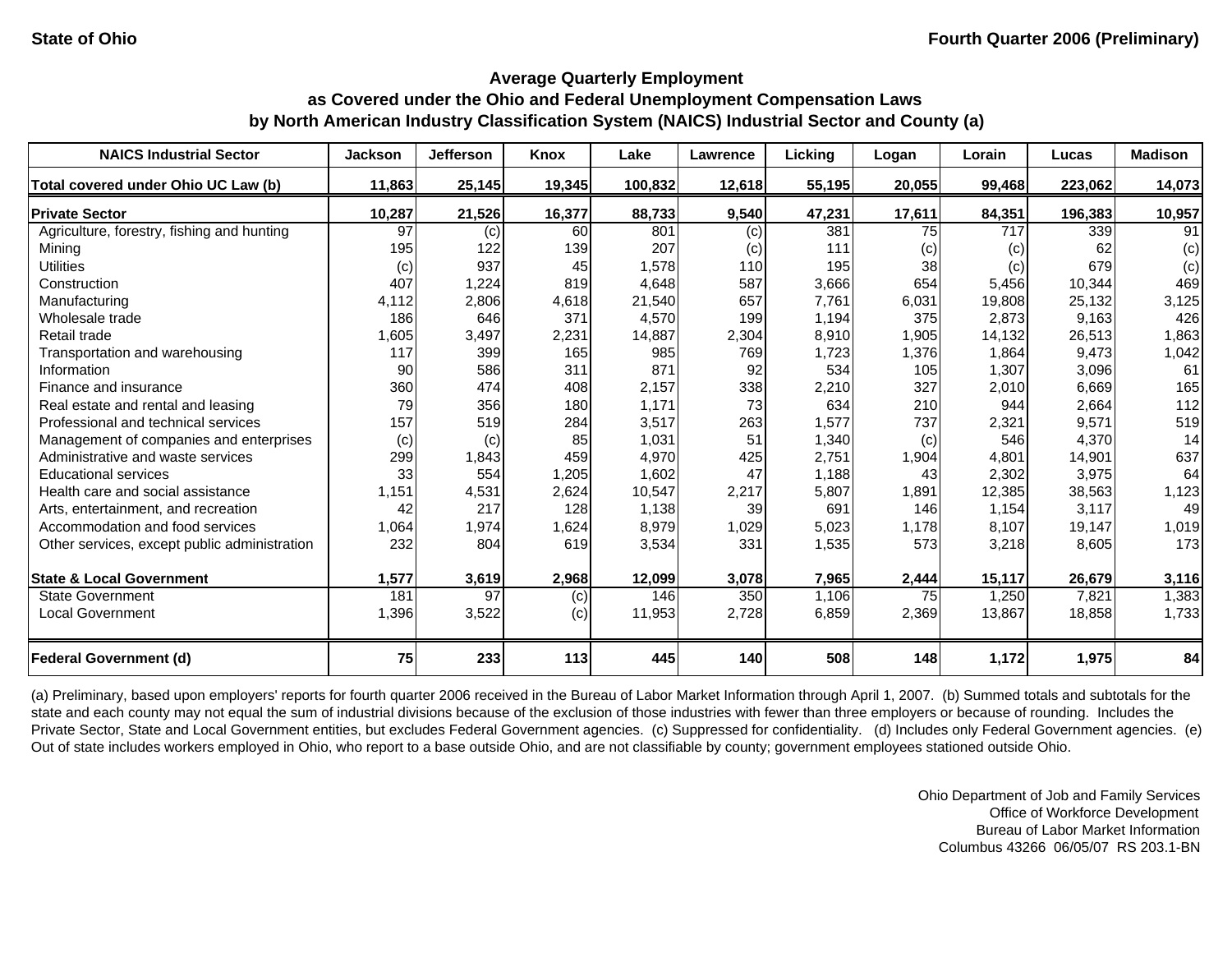| <b>NAICS Industrial Sector</b>               | <b>Mahoning</b> | <b>Marion</b> | <b>Medina</b> | <b>Meigs</b> | <b>Mercer</b> | Miami  | <b>Monroe</b> | <b>Montgomery</b> | Morgan | <b>Morrow</b> |
|----------------------------------------------|-----------------|---------------|---------------|--------------|---------------|--------|---------------|-------------------|--------|---------------|
| Total covered under Ohio UC Law (b)          | 103,144         | 27,842        | 59,713        | 3,700        | 16,931        | 41,405 | 3,196         | 266,614           | 2,402  | 5,680         |
| <b>Private Sector</b>                        | 89,867          | 22,008        | 52,322        | 2,653        | 14,358        | 36,338 | 2,386         | 237,319           | 1,694  | 4,012         |
| Agriculture, forestry, fishing and hunting   | 173             | 95            | 155           | 71           | 380           | 87     | 11            | 218               | (c)    | 43            |
| Mining                                       | 241             | (c)           | (c)           | 113          | (c)           | 51     | 56            | (c)               | (c)    | 36            |
| <b>Utilities</b>                             | 395             | (c)           | (c)           | 22           | (c)           | (c)    | 26            | (c)               | (c)    | (c)           |
| Construction                                 | 5,680           | 866           | 3,590         | 296          | 894           | 1,982  | 172           | 10,162            | 120    | 404           |
| Manufacturing                                | 10,307          | 6,949         | 9,999         | 109          | 4,927         | 10,120 | 556           | 38,615            | 342    | 1,217         |
| Wholesale trade                              | 4,488           | 645           | 2,919         | 69           | 661           | 1,965  | 42            | 9,476             | 72     | 91            |
| Retail trade                                 | 15,166          | 3,031         | 8,350         | 639          | 2,017         | 5,005  | 360           | 27,563            | 338    | 698           |
| Transportation and warehousing               | 3,745           | 626           | 3,025         | 23           | 1,032         | 1,631  | 112           | 7,988             | (c)    | 39            |
| Information                                  | 2,105           | (c)           | 568           | (c)          | 178           | 318    | (c)           | 8,606             | 36     | 58            |
| Finance and insurance                        | 3,124           | 528           | 1,232         | 159          | 589           | 900    | 407           | 11,659            | 105    | 88            |
| Real estate and rental and leasing           | 1,180           | 374           | 821           | 12           | 143           | 382    | 8             | 3,618             |        | 42            |
| Professional and technical services          | 3,131           | 574           | 2,170         | 72           | 249           | 797    | 41            | 13,244            | 52     | 71            |
| Management of companies and enterprises      | 860             | 184           | 2,628         | (c)          | 19            | (c)    | (c)           | 4,925             | (c)    | (c)           |
| Administrative and waste services            | 7,070           | 1,219         | 2,924         | 127          | 251           | 2,849  | 163           | 16.740            | 20     | 83            |
| <b>Educational services</b>                  | 1,344           | 115           | 361           | (c)          | 69            | 195    | 37            | 6,697             | (c)    | (c)           |
| Health care and social assistance            | 16,808          | 3,087         | 6,008         | 459          | 947           | 4,316  | 149           | 42,901            | 348    | 592           |
| Arts, entertainment, and recreation          | 833             | 119           | 878           | (c)          | 176           | 270    | 18            | 2,374             |        | 44            |
| Accommodation and food services              | 9,537           | 1,897         | 5,061         | 385          | 1,157         | 3,438  | 105           | 22,723            | 158    | 392           |
| Other services, except public administration | 3,679           | 726           | 1,544         | 65           | 651           | 1,235  | 102           | 8,880             | 47     | 62            |
| <b>State &amp; Local Government</b>          | 13,276          | 5,833         | 7,391         | 1,048        | 2,573         | 5,068  | 811           | 29,295            | 708    | 1,668         |
| <b>State Government</b>                      | 3,372           | 1,459         | 157           | 42           | 141           | 124    | 35            | 1,878             | 56     | 75            |
| <b>Local Government</b>                      | 9,904           | 4,374         | 7,234         | 1,006        | 2,432         | 4,944  | 776           | 27,417            | 652    | 1,593         |
| <b>Federal Government (d)</b>                | 1,344           | 148           | 351           | 70           | 103           | 205    | 55            | 4,808             | 36     | 54            |

(a) Preliminary, based upon employers' reports for fourth quarter 2006 received in the Bureau of Labor Market Information through April 1, 2007. (b) Summed totals and subtotals for the state and each county may not equal the sum of industrial divisions because of the exclusion of those industries with fewer than three employers or because of rounding. Includes the Private Sector, State and Local Government entities, but excludes Federal Government agencies. (c) Suppressed for confidentiality. (d) Includes only Federal Government agencies. (e) Out of state includes workers employed in Ohio, who report to a base outside Ohio, and are not classifiable by county; government employees stationed outside Ohio.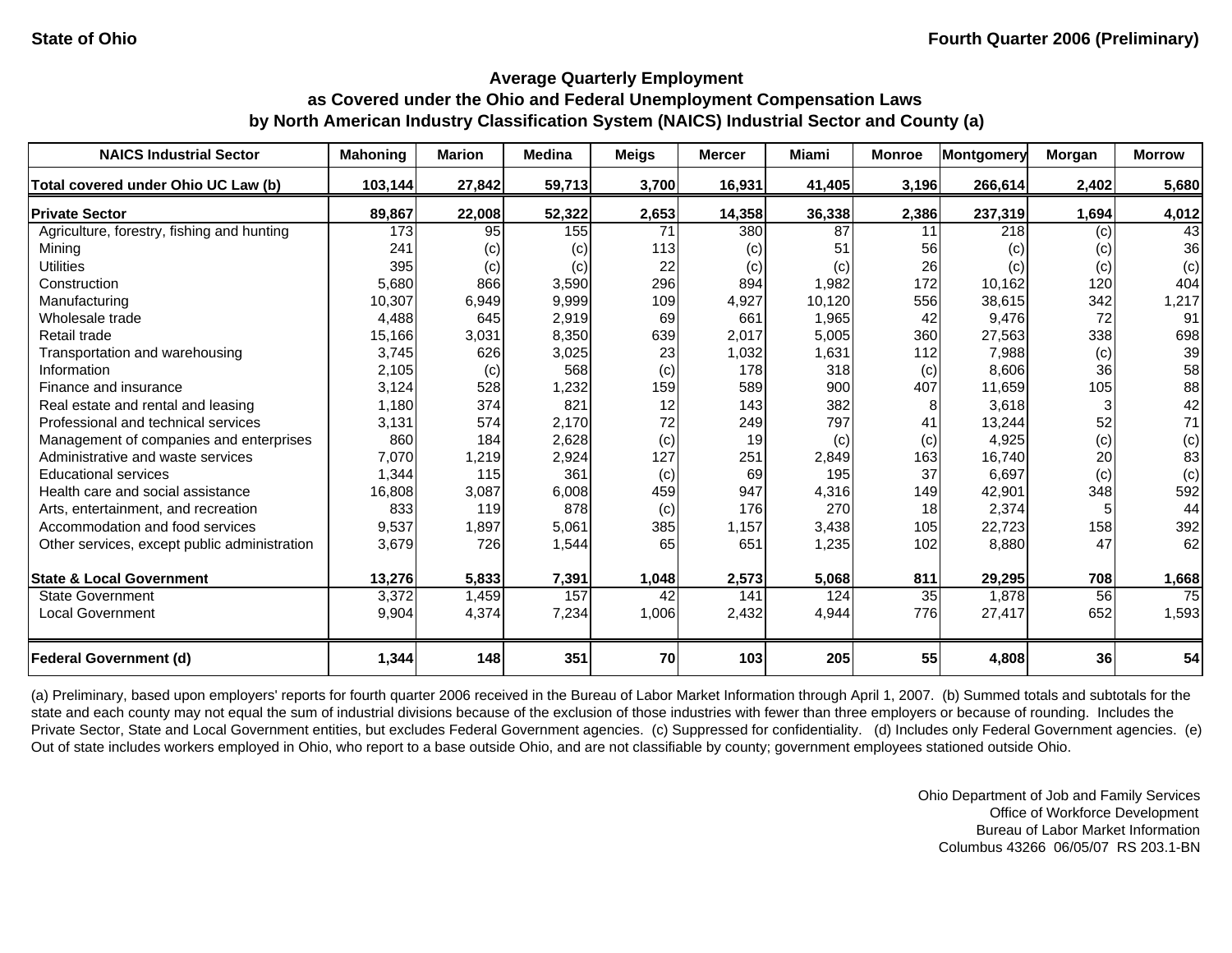| <b>NAICS Industrial Sector</b>               | <b>Muskingum</b> | <b>Noble</b> | <b>Ottawa</b> | Paulding | <b>Perry</b> | Pickaway | <b>Pike</b>     | Portage | <b>Preble</b> | Putnam |
|----------------------------------------------|------------------|--------------|---------------|----------|--------------|----------|-----------------|---------|---------------|--------|
| Total covered under Ohio UC Law (b)          | 34,805           | 3,204        | 13,614        | 5,056    | 6,333        | 14,276   | 9,564           | 53,227  | 11,135        | 11,151 |
| <b>Private Sector</b>                        | 29,881           | 2,149        | 11,393        | 3,885    | 4,396        | 10,035   | 7,830           | 41,051  | 9,330         | 9,269  |
| Agriculture, forestry, fishing and hunting   | 26               | 12           | 117           | 302      | 20           | 110      | 57              | 153     | 106           | 124    |
| Mining                                       | 357              | 135          | 143           | (c)      | 268          | (c)      | (c)             | 365     | (c)           | (c)    |
| <b>Utilities</b>                             | 201              | 12           | (c)           | (c)      | 28           | 59       | (c)             | 21      | (c)           | (c)    |
| Construction                                 | 1,144            | 106          | 554           | 181      | 614          | 834      | 616             | 2,436   | 431           | 1,045  |
| Manufacturing                                | 4,932            | 492          | 2,410         | 1,462    | 990          | 2,280    | 3,103           | 12,018  | 3,335         | 3,052  |
| Wholesale trade                              | 1,134            | 82           | 295           | 146      | 71           | 445      | 93              | 2,754   | 407           | 245    |
| Retail trade                                 | 5,880            | 363          | 1,779         | 452      | 647          | 1,537    | 1,028           | 5,730   | 1,333         | 1,204  |
| Transportation and warehousing               | 1,367            | 62           | 371           | 106      | 65           | 140      | 132             | 945     | 179           | 377    |
| Information                                  | 412              | 15           | 85            | 18       | 36           | 73       | 48              | 411     | 42            | 89     |
| Finance and insurance                        | 860              | 75           | 378           | 97       | 194          | 321      | 178             | 776     | 220           | 330    |
| Real estate and rental and leasing           | 291              | (c)          | 151           | 33       | 36           | 118      | 60              | 548     | 86            | 42     |
| Professional and technical services          | 498              | 30           | 180           | 130      | 100          | 305      | 171             | 1,422   | 142           | 127    |
| Management of companies and enterprises      | 110              | (c)          | (c)           | (c)      | (c)          | 84       | (c)             | 791     | (c)           | (c)    |
| Administrative and waste services            | 1,207            | (c)          | 159           | 54       | 59           | 598      | 352             | 1,476   | 531           | 277    |
| <b>Educational services</b>                  | 613              | (c)          | (c)           | (c)      | (c)          | (c)      | (c)             | 617     |               | (c)    |
| Health care and social assistance            | 6,287            | 565          | 1,434         | 441      | 646          | 1,691    | 1,046           | 3,486   | 1,222         | 894    |
| Arts, entertainment, and recreation          | 273              | (c)          | 501           | 14       | 38           | 204      | 39              | 774     | 57            | 55     |
| Accommodation and food services              | 3,075            | 120          | 1,534         | 269      | 367          | 915      | 623             | 4,665   | 845           | 824    |
| Other services, except public administration | 1,214            | 59           | 389           | 114      | 163          | 302      | 147             | 1,662   | 312           | 429    |
| <b>State &amp; Local Government</b>          | 4,924            | 1,055        | 2,221         | 1,171    | 1,937        | 4,241    | 1,734           | 12,176  | 1,805         | 1,882  |
| <b>State Government</b>                      | 427              | (c)          | 194           | 29       | 43           | 1,503    | $\overline{73}$ | (c)     | 81            | 53     |
| <b>Local Government</b>                      | 4,497            | (c)          | 2,027         | 1,142    | 1,894        | 2,738    | 1,661           | (c)     | 1,724         | 1,829  |
| <b>Federal Government (d)</b>                | 292              | 29           | 178           | 52       | 75           | 87       | 72              | 293     | 97            | 80     |

(a) Preliminary, based upon employers' reports for fourth quarter 2006 received in the Bureau of Labor Market Information through April 1, 2007. (b) Summed totals and subtotals for the state and each county may not equal the sum of industrial divisions because of the exclusion of those industries with fewer than three employers or because of rounding. Includes the Private Sector, State and Local Government entities, but excludes Federal Government agencies. (c) Suppressed for confidentiality. (d) Includes only Federal Government agencies. (e) Out of state includes workers employed in Ohio, who report to a base outside Ohio, and are not classifiable by county; government employees stationed outside Ohio.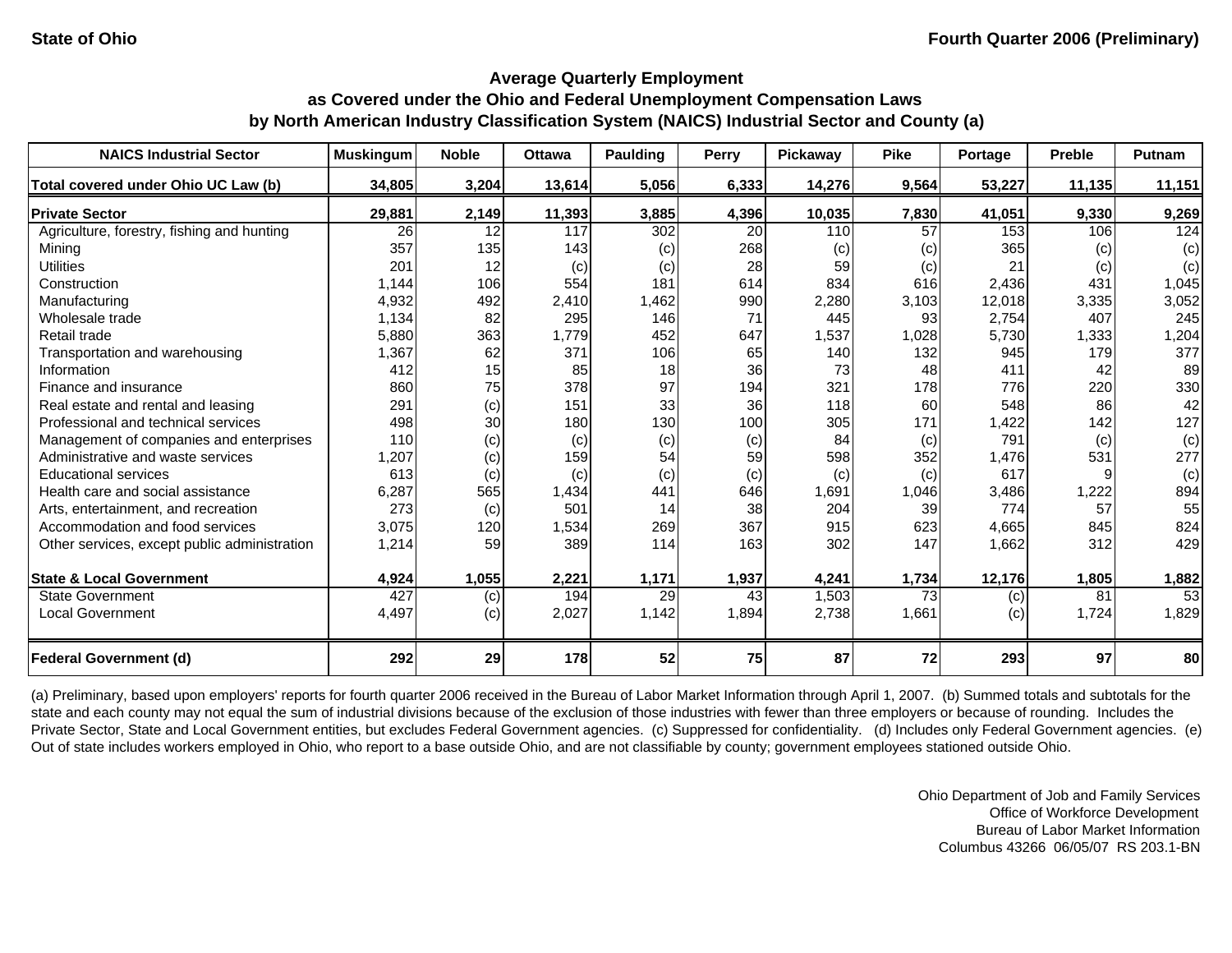| <b>NAICS Industrial Sector</b>               | <b>Richland</b> | <b>Ross</b> | <b>Sandusky</b> | <b>Scioto</b> | <b>Seneca</b> | <b>Shelby</b> | <b>Stark</b> | <b>Summit</b> | <b>Trumbull</b> | <b>Tuscarawas</b> |
|----------------------------------------------|-----------------|-------------|-----------------|---------------|---------------|---------------|--------------|---------------|-----------------|-------------------|
| Total covered under Ohio UC Law (b)          | 56,853          | 25,691      | 26,063          | 23,333        | 21,532        | 31,375        | 161,743      | 272,398       | 82,630          | 36,543            |
| <b>Private Sector</b>                        | 48,682          | 20,662      | 22,754          | 18,131        | 18,562        | 28,628        | 142,793      | 243,127       | 72,601          | 31,909            |
| Agriculture, forestry, fishing and hunting   | 147             | 57          | 172             | 63            | 116           | 69            | 175          | 172           | 40              | 234               |
| Minina                                       | (c)             | 24          | (c)             | 61            | 124           | (C)           | 322          | 85            | 38              | 482               |
| <b>Utilities</b>                             | (c)             | 181         | (c)             | 130           | 115           | (c)           | 625          | 1,292         | 189             | 68                |
| Construction                                 | 2,062           | 895         | 931             | 994           | 1.134         | 1,501         | 7,986        | 12,078        | 2.853           | 1,596             |
| Manufacturing                                | 12,963          | 4,444       | 8,929           | 2,043         | 5,475         | 14,424        | 28,732       | 35,007        | 18,996          | 8,294             |
| Wholesale trade                              | 1,912           | 633         | 619             | 346           | 585           | 1,811         | 6,209        | 14,371        | 2,392           | 1,310             |
| Retail trade                                 | 7,759           | 3,817       | 2,874           | 2,929         | 2,148         | 2,354         | 21,216       | 33,775        | 11,753          | 4,597             |
| Transportation and warehousing               | 1,246           | 488         | 327             | 459           | 457           | 884           | 3,018        | 8,779         | 2,516           | 959               |
| Information                                  | 1,049           | 384         | 176             | 261           | 177           | 235           | 2,096        | 3,936         | 915             | 495               |
| Finance and insurance                        | 1,223           | 592         | 555             | 552           | 672           | 363           | 6,145        | 9,370         | 1,853           | 796               |
| Real estate and rental and leasing           | 449             | 175         | 376             | 230           | (c)           | 226           | 1,591        | 2,907         | 1,126           | 312               |
| Professional and technical services          | 1,005           | 354         | 347             | 426           | 403           | 291           | 4,634        | 12,553        | 1,697           | 1,114             |
| Management of companies and enterprises      | 64              | 204         | 146             | 43            | (c)           | (c)           | 826          | 13,510        | 698             | 150               |
| Administrative and waste services            | 3,552           | 1,235       | 1,137           | 352           | 768           | 2,080         | 8,572        | 20,213        | 4,414           | 1,602             |
| <b>Educational services</b>                  | 447             | 129         | (c)             | 202           | 1,025         | 167           | 2,998        | 3,469         | 589             | 188               |
| Health care and social assistance            | 7,466           | 3,910       | 2,960           | 6,331         | 2,660         | 1,943         | 25,721       | 38,264        | 12,523          | 4,599             |
| Arts, entertainment, and recreation          | 531             | 136         | 266             | 77            | 171           | 80            | 1.763        | 3,462         | 758             | 269               |
| Accommodation and food services              | 4,798           | 2,421       | 1,832           | 2,255         | 1,461         | 1,445         | 14,113       | 21,421        | 6,962           | 3,453             |
| Other services, except public administration | 1,836           | 580         | 834             | 433           | 721           | 668           | 6,052        | 8,463         | 2,289           | 1,390             |
| <b>State &amp; Local Government</b>          | 8,170           | 5,030       | 3,309           | 5,202         | 2,970         | 2,747         | 18,950       | 29,270        | 10,029          | 4,634             |
| <b>State Government</b>                      | 1,626           | 1,711       | 214             | 1,725         | 497           | 304           | 1,398        | 4,875         | 921             | 474               |
| Local Government                             | 6,544           | 3,319       | 3,095           | 3,477         | 2,473         | 2,443         | 17,552       | 24,395        | 9,108           | 4,160             |
| <b>Federal Government (d)</b>                | 613             | 1,362       | 118             | 184           | 142           | 93            | 1,120        | 2,014         | 479             | 223               |

(a) Preliminary, based upon employers' reports for fourth quarter 2006 received in the Bureau of Labor Market Information through April 1, 2007. (b) Summed totals and subtotals for the state and each county may not equal the sum of industrial divisions because of the exclusion of those industries with fewer than three employers or because of rounding. Includes the Private Sector, State and Local Government entities, but excludes Federal Government agencies. (c) Suppressed for confidentiality. (d) Includes only Federal Government agencies. (e) Out of state includes workers employed in Ohio, who report to a base outside Ohio, and are not classifiable by county; government employees stationed outside Ohio.